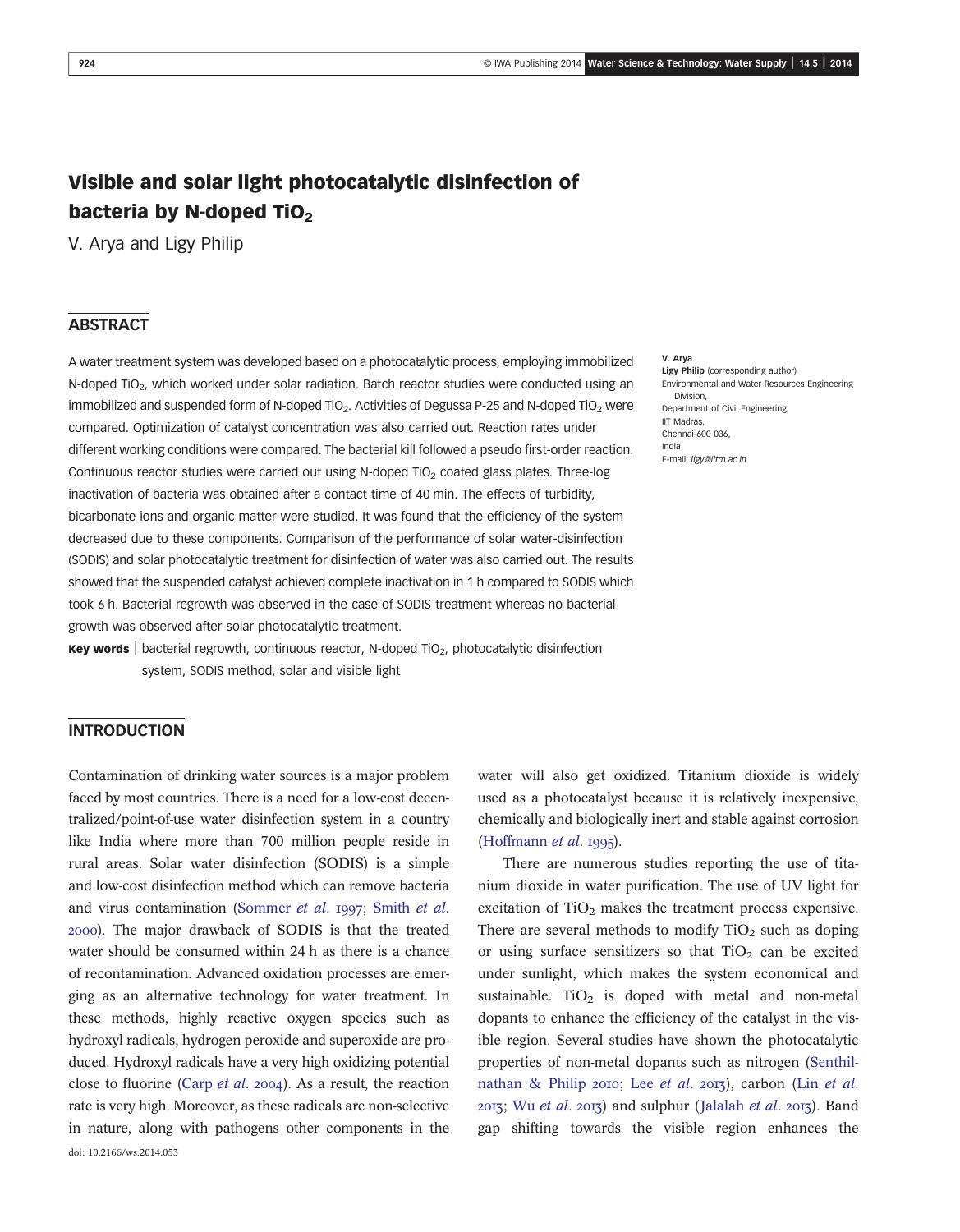performance of the catalyst under solar radiation. N-doped  $TiO<sub>2</sub>$  is widely studied. The advantages of N-doped  $TiO<sub>2</sub>$ are improved photocatalytic activity and ease of synthesis, compared to other non-metal doping (Yang  $et$   $al.$  2010; Dozzi & Selli 2013). The present study focused on the possibility of using N-doped  $TiO<sub>2</sub>$  for disinfection.

Studies on bacterial disinfection using photocatalysis started three decades ago (Matsunaga et al. 1985). During photocatalysis, electrons from the valence band of  $TiO<sub>2</sub>$  are excited to the conduction band, leading to the formation of holes in the valence band. These holes and excited electrons react with water and oxygen, respectively, to produce reactive species such as hydroxyl and superoxide radicals. These reactive species penetrate into the cell membrane of bacteria and the cell components are oxidized leading to complete destruction of the bacteria. The outer membrane is ruptured initially, followed by the inner membrane (Sunada et al. ). Most of the studies on disinfection employing photocatalyst were done under UV radiation. The effectiveness of solar photocatalytic disinfection has also been reported (Rincón & Pulgarin 2003; Gelover et al. 2006; Helali et al. ). The majority of the studies used suspended forms of catalyst, which in turn needs a catalyst removal system. Hence, slurry systems are not preferred in field-scale applications. There have been some studies conducted using an immobilized form of catalyst also (Salih 2002; Rincón & Pulgarin  $2003$ ). It has been reported that effective TiO<sub>2</sub> coatings can be made without using expensive laboratory equipment (Lonnen et al. 2005). However, not many studies have dealt with the development of a treatment system that can be employed in the field as a small-scale disinfection unit. The objective of the present study was to evaluate the potential of using immobilized N-doped  $TiO<sub>2</sub>$  in a continuous reactor for disinfection of drinking water, under solar radiation.

# MATERIALS AND METHODS

Degussa P-25 TiO<sub>2</sub>, supplied by Vicas Rane, India Limited, Bombay, India, was used for the studies. The catalyst consists of a mixture of 70% anatase and 30% rutile with an average crystalline size of 30 nm and a reactive surface area of 50 m<sup>2</sup>/g. Analytical grade isopropanol (purity 99.7%) and ethyl alcohol (purity 99.9%) from Ranbaxy Chemicals,

India, were used for coating nanoparticles. Analytical grade titanium isopropoxide and triethyl amine (Ranbaxy Chemicals, India) were used for preparing N-doped  $TiO<sub>2</sub>$ .

The bacterial inactivation studies were carried out under UV and visible lights. Medium pressure mercury lamps (125 and 80 W), supplied by Haber Scientific, India, which emit predominantly UV radiation at a wavelength of 365 nm, were used for UV irradiation. High pressure tungsten visible lamps (500 and 125 W), which emit light with wavelengths longer than 400 nm, were used as the visible light source.

# Microbes

Escherichia coli was used as the model organism for all bacterial inactivation studies. Single colonies were isolated from Luria Bertani agar plate cultures and inoculated to 200 mL of Luria Bertani liquid media in a 500 mL Erlenmeyer flask. The culture was incubated overnight at  $30^{\circ}$ C on an orbital shaker at 200 rpm. The initial count of the prepared culture was measured by plating it on the tryptone bile glucuronic agar. The plates were incubated at  $37^{\circ}$ C for 24 h. The colonies that appeared on the plates after 24 h were manually counted.

Before starting each experiment, the culture was refreshed by transferring 10 mL of culture to 100 mL of nutrient broth and keeping it on a shaker for 2–3 h to ensure maximum cell viability. After that, 50 mL of the culture was taken and centrifuged. The pellet was washed three times using physiological saline water to ensure that the broth was completely washed away. Then, the pellet was re-suspended in physiological saline water and diluted to get the desired initial concentrations.

### Preparation of N-doped TiO<sub>2</sub>

N-doped  $TiO<sub>2</sub>$  was prepared by the hydrolysis of titanium isopropoxide, as per the procedure described by Senthilnathan  $&$  Philip (2010); 2.4 mL of titanium isopropoxide was dissolved in 20 mL ethyl alcohol and the desired amount of nitrogencontaining organic compound (tri-ethylamine) was added to it followed by adding 20 mL of 0.1 M of HCl to the above solution and then stirring to get a clear liquid. The above solution was autoclaved at 80 $^{\circ}$ C for 12 h, the suspension was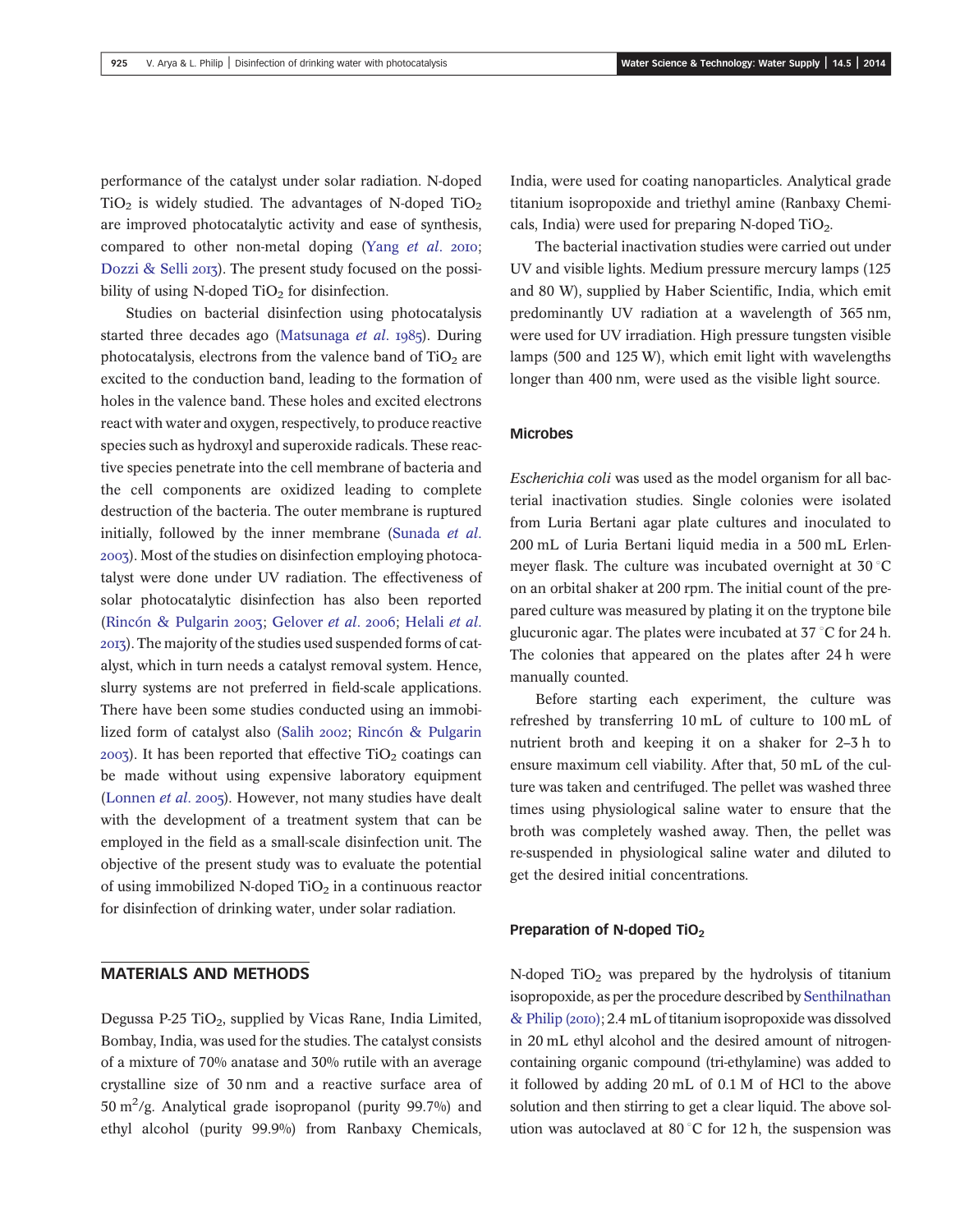centrifuged at 8,000 rpm and the residue was dried at 100 $^{\circ}$ C. The dried sample was calcined at  $550^{\circ}$ C for 4 h.

### Batch reactor studies

A cylindrical reactor with a volume of 400 mL, provided with a water circulation arrangement to maintain the temperature in the range of  $25-30$  °C, was used for the bacterial inactivation studies with a suspended photocatalytic system under UV radiation. The reactor had three chambers: the outer chamber contained the water to be treated and separate ports were provided in this chamber for sampling and air purging, the inner chamber held the lamp and coolant water was passed through the middle chamber. A diagram of the batch reactor is shown in Figure 1(a). The UV lamp was inserted into the inner chamber of the photoreactor; 200 mg/L of catalyst in suspension form was used in all studies. Before starting the experiments, the UV lamp



was switched on for 15 min to attain stable energy output. The solution was stirred at 200 rpm throughout the experiment. Air purging was also carried out during the entire period of the experiment. Studies were conducted using visible light lamps in the same manner. Experiments were carried out using N-doped  $TiO<sub>2</sub>$  and Degussa P 25 under UV light and visible lights. In order to assess the effect of light sources alone on disinfection, experiments were also carried out using only UV and visible lights without  $TiO<sub>2</sub>$ . Experiments were conducted by varying concentrations of doped  $TiO<sub>2</sub>$  under visible light to determine the optimum concentration to produce the maximum photocatalytic efficiency. An initial E. coli concentration of 1,000 CFU/mL was used in all the experiments.

### Continuous reactor studies

A thin film fixed bed continuous reactor was used for the disinfection studies using N-doped  $TiO<sub>2</sub>$  under solar radiation. The total length and width of the continuous reactor used for these studies were 80 and 30 cm, respectively. The effective length of the reactor was 74 cm, which was separated by a glass plate barrier of 0.6 cm height and 0.5 cm thickness to maintain uniform thickness of the water film. The effective volume of the reactor was  $1,332 \text{ cm}^3$  (74 cm  $\times$  30 cm  $\times$ 0.6 cm), with a catalyst coated area of 1,220 cm<sup>2</sup>. A schematic diagram of the reactor is shown in Figure 1(b). The desired flow rate was maintained using a peristaltic pump. Samples were collected from different ports along the length of the reactor. All the studies were carried out using 1,000 CFU/ mL bacterial solution. The experiments were carried out under sunlight from 10.00 am to 4.00 pm. Solar irradiance data during the experiment were collected from the continuous air-quality monitoring station of the Central Pollution Control Board located 100 m away from the experimental setup. The average solar irradiance during the studies was found to be 200 W/m<sup>2</sup>.

The main operational parameter in the case of the continuous reactor system is the contact time, which is affected by the flow rate. Hence, experiments on the optimization of contact time were carried out. Experiments were conducted at different flow rates of 20, 30, 40 and 50 mL/min. The corresponding contact times were 67.5, 45, 33.75 and 27 min, Figure 1 | Block diagrams of (a) batch reactor and (b) thin film continuous photo reactor. respectively. Samples were collected from various ports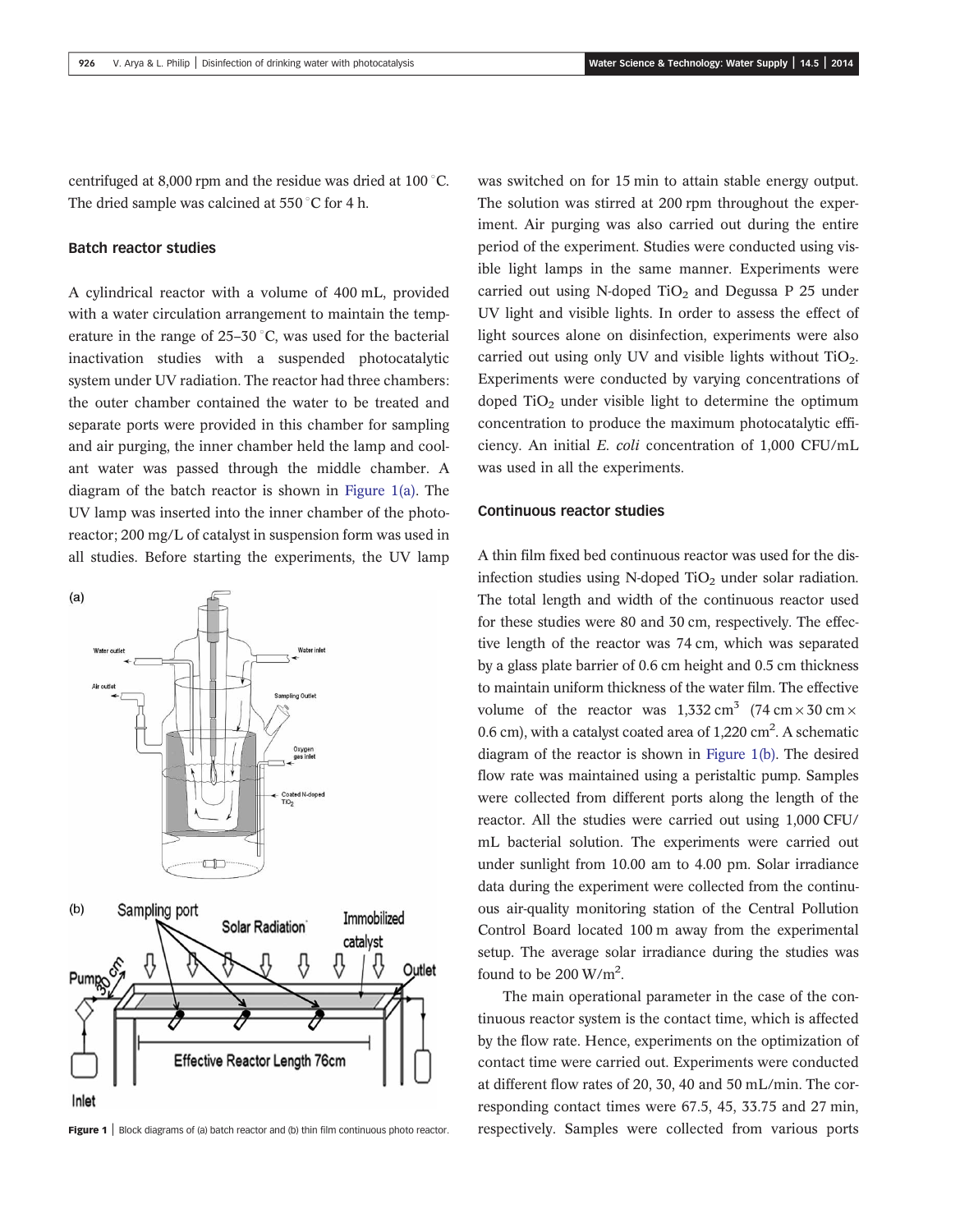placed at different lengths of the reactor and analysed for residual bacterial concentration.

It is well proven that the presence of anions, organic matter and turbidity will reduce photocatalytic efficiency (Ireland et al. 1993; Coleman et al. 2005; Alrousan et al. ). Natural surface water may contain organic matter which can compete for radicals in photocatalytic treatment. Humic acid is a dominating species, which reduces the efficiency of photocatalytic disinfection (Marugan et al. 2008; Alrousan *et al.* 2009). The effect of bicarbonate ions, organic matter and turbidity on photocatalytic disinfection needs to be studied to understand the working of such systems in field conditions. To correlate the results with actual surface water samples, an experiment was conducted using a water sample containing 1,000 CFU/mL E. coli, 10 NTU turbidity, 20 mg/L dextrose and 300 mg/L bicarbonate ions. Optimized contact time was maintained throughout the studies. Samples were collected at regular time intervals after providing sufficient contact time.

#### Comparison of SODIS and solar photocatalytic systems

SODIS is commonly used for treatment in many places where there is no municipal water treatment system. However, modification of SODIS using photocatalysts can enhance the reaction. Studies were carried out using immobilized and suspended forms of photocatalyst to evaluate the improvement in disinfection. Bacterial solutions were taken in polyethylene terephthalate (PET) bottles. A 200 mg/L suspension of  $TiO<sub>2</sub>$ was mixed with 1 L of water containing 1,000 CFU/mL of E. coli. The above solution was placed in the PET bottles and kept under sunlight. For the immobilized system, N-doped  $TiO<sub>2</sub>$  was coated on the sides of the PET bottles, and was used for disinfection studies under solar radiation. PET bottles were kept under sunlight for 6 h. Samples were collected from the PET bottles at different time intervals, after exposure to sunlight, and were analysed for remaining CFUs.

It is reported that the damage to cells caused by SODIS is reversible and bacteria can repair the cell damage and become viable if stored for longer periods (Marugan et al. ). In order to ensure that the damage caused by solar photocatalytic reaction is irreversible, bacterial regrowth studies were carried out. Water samples were collected after treatment using SODIS and a continuous photoreactor.

The samples obtained from the continuous reactor after 120 min and samples obtained from SODIS-treated water after 6 h were preserved in incubators for 24 h and the viability of microbes was checked by the plate count method.

# RESULTS AND DISCUSSION

## Effect of light source and catalyst

From the experiments, the source of light which exhibited more efficiency for a particular catalyst was discovered. The results obtained from the experiments are shown in Figure 2. The bacterial degradation using Degussa P 25 under UV light showed the highest reaction rate. It is clear from Figure 2 that better bactericidal efficiency was achieved using N-doped  $TiO<sub>2</sub>$  under visible light, which confirms that the synthesized catalyst exhibited visible-light activity. UV light alone was able to reduce bacterial concentration to a considerable extent. The narrow range of UV radiation emitted by the tungsten lamp used in the study explains the removal rate under visible light alone. However, destruction time was reduced significantly in the photocatalytic system compared to UV disinfection. The rate of reaction also was higher for N-doped  $TiO<sub>2</sub>$  under UV light compared to UV light alone. It is also clear from the results that N-doped  $TiO<sub>2</sub>$  works better under visible



Figure 2 | Effect of photocatalyst and light source on bacterial inactivation.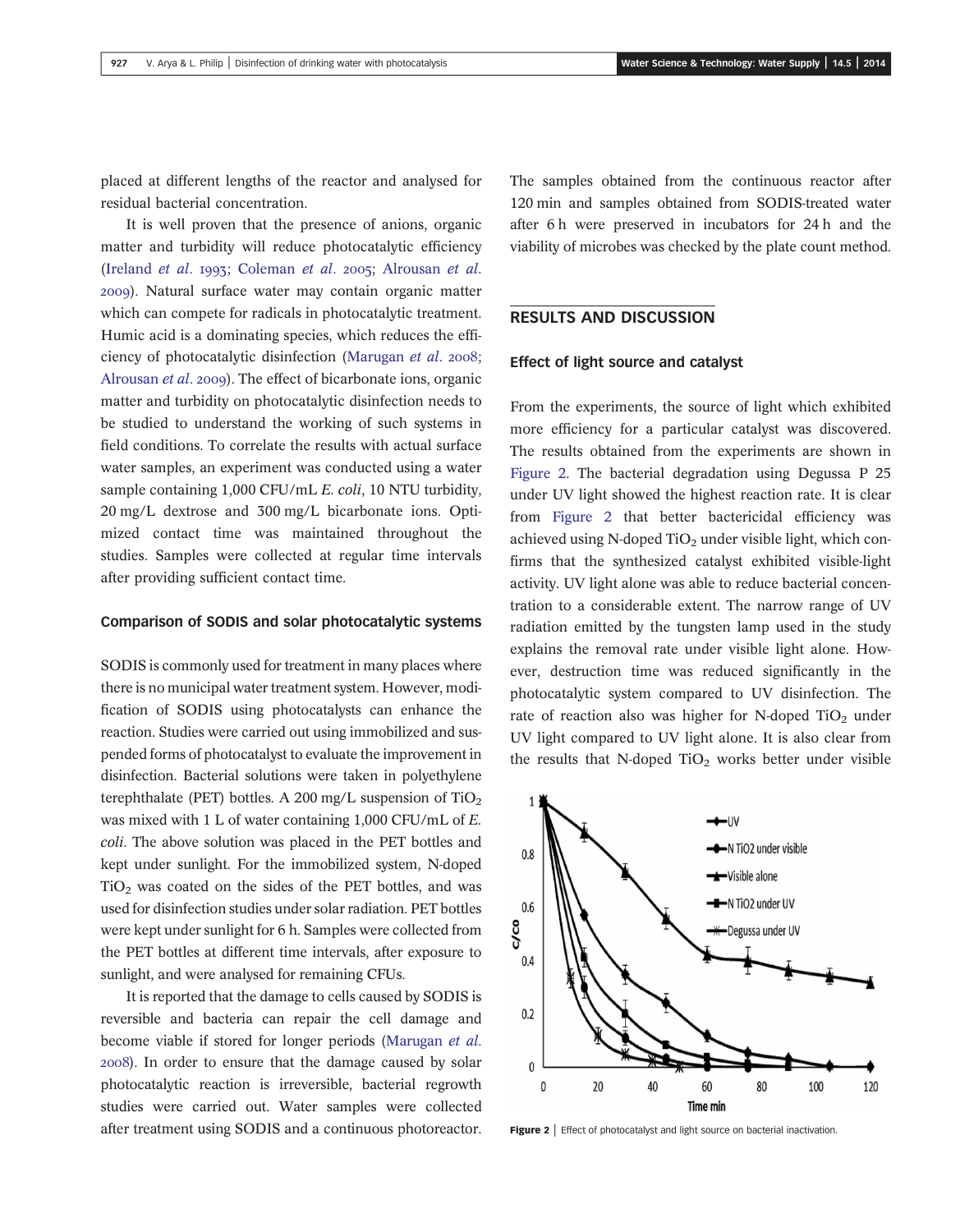light than UV light because doping with nitrogen reduced the band gap suitable for irradiation under visible light. Seventy per cent destruction occurred within 10 min. Lee *et al.* (2013) also reported the efficiency of N-doped TiO<sub>2</sub> under visible light for the inactivation of E. coli. Similar results were reported by Senthilnathan & Philip (2010) and Vereb et al. (2012). Livraghi et al. (2006) reported that the singleatom nitrogen centres in the bulk of N-doped  $TiO<sub>2</sub>$  prepared via the sol-gel route play a key role in photocatalytic activity. These nitrogen centres introduce intra energy states and thus reduce the band gap. Moreover, the nitrogen centres help in promoting electrons to the conduction band and in transferring the photo-induced electrons to the pollutants, leading to their disintegration. Experiments were also conducted using different initial bacterial concentrations. It was assumed that the degradation of bacteria is dependent only on the bacterial concentrations and all other factors are constant throughout the experiment. The reactions followed pseudo first order which was in accordance with earlier results (Alrousan et al. 2009).

#### Optimization of catalyst concentration

As the concentration of catalyst increased, efficiency increased up to a certain value due to the increase in available active sites, and then started decreasing. The optimum catalyst concentration was found to be 200 mg/L. It was found that efficiency increased initially with increase in catalyst concentration and after a particular value, it started decreasing. This is due to the increase in turbidity of the sample which reduces the optical penetration. At high catalyst concentration, the particles cause light scattering and shadowing effects which reduce the light penetration (Coleman et al.  $2005$ ). Malato  $et$  al. (2009) reported that radiation incident on the reactor, reactor configuration and the path lengths inside the reactor were crucial in determining optimum catalyst concentration. Depending on the methods adopted and the reactor configurations, a wide range of optimum loading rates of catalyst in photocatalytic disinfection systems are reported.

### Optimization of contact time

It was observed from the results that the flow rates of 20, 30 and 40 mL/min were able to achieve almost 100% removal of bacteria at the outlet of the reactor. However, at a flow rate of 50 mL/min, the survival ratio increased, which indicates that the contact time should be more than 27 min. From the results, it is observed that a minimum of 30 min contact time is required to achieve efficient killing of bacteria. Based on the results, 40 mL/min was taken as the optimized flow rate and the corresponding contact time is 33.75 min. Gelover et al. (2006) reported that a contact time of 30 min was sufficient to reduce 1,000 CFU/mL of E. coli to non-detectable levels, while using a batch solar photocatalytic reactor employing  $TiO<sub>2</sub>$  as the catalyst.

### Effects of influencing factors

The effects of influencing factors on the performance of the reactor are shown in Figure 3. It was found that the turbidity of water had a marginal effect on efficiency. After retention time, the percentage survival was almost identical to that obtained for non-turbid water samples. However, a large increase in turbidity may show an adverse effect on efficiency: as the turbidity of the sample increases, optical penetration decreases. The presence of bicarbonate decreased the photocatalytic efficiency and increased the pH of the solution. Similar results have been reported by Coleman et al. (2005) and Marugan et al. (2008). It is reported that bicarbonate ions decrease the efficiency by competing with oxidizing species and blocking the  $TiO<sub>2</sub>$ 



**Figure 3** Effect of inhibitory substances on survival ratio of E. coli during the continuous operation of the reactor (samples collected after contact time).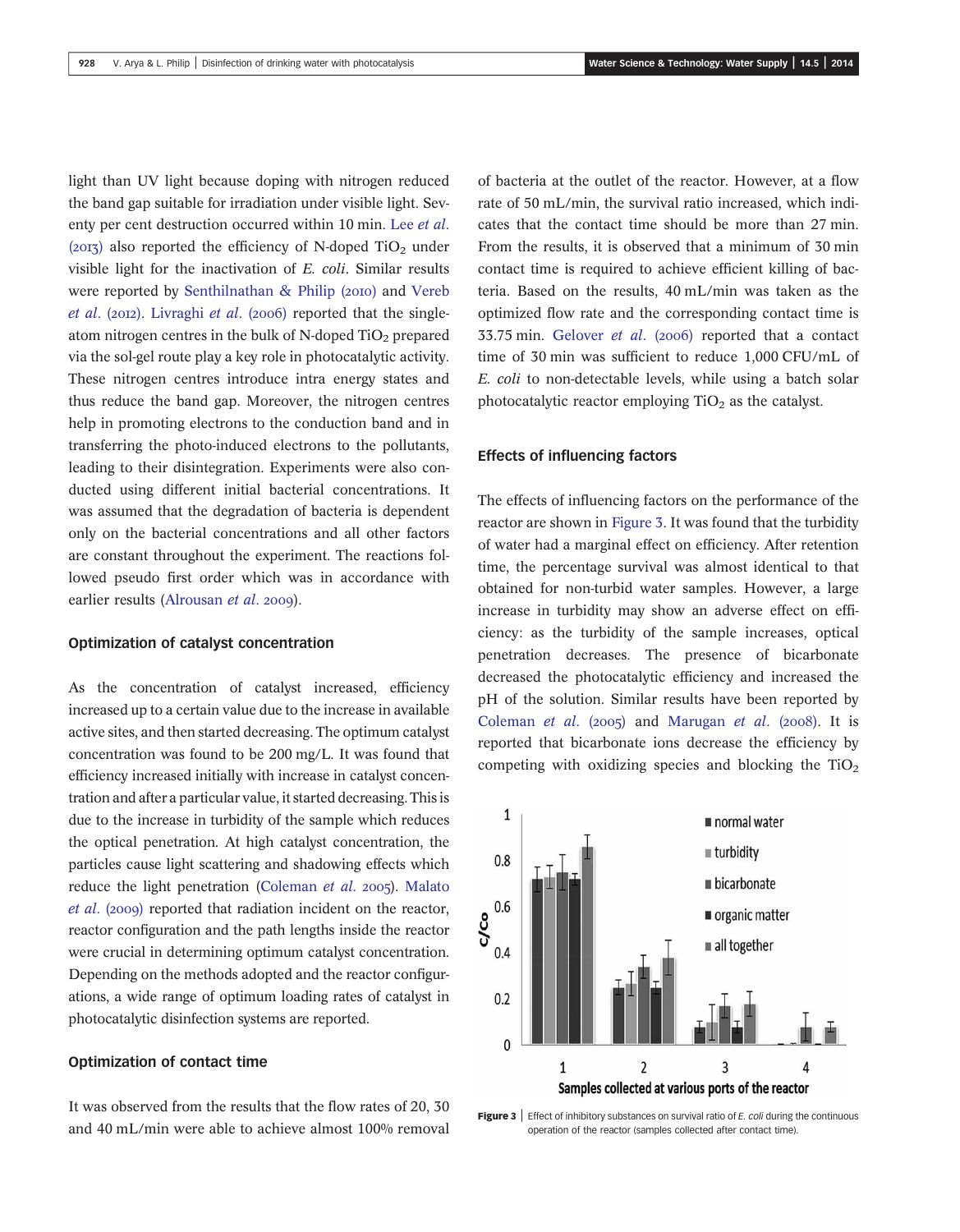surface (Coleman et al. 2005). The results showed that the presence of low concentrations of dextrose did not have any adverse effect on the photocatalytic efficiency. Marugan et al. (2008) reported that even low concentrations of humic acid reduced the photocatalytic efficiency whereas the same experiment carried out using sucrose had negligible effect on the degradation. Hence, the study concluded that carbohydrates even at significant concentrations do not reduce the efficiency of the reaction whereas humic acid is an inhibitor. The present study results are in agreement with those results. The efficiency of the system was reduced by 20% when the study was conducted using water containing all the three factors. Hence, the quality of the water needs to be analysed and these factors controlling the efficiency of photocatalysis should be maintained at a lower concentration by adopting a suitable pretreatment.

# Comparison of SODIS and solar photocatalytic treatments

There was 50% reduction of the bacterial concentration after 15 min in catalyst-suspended PET bottles. After 1 h, 100% inactivation was obtained. It took 3 h for the immobilized catalyst system to completely inactivate the bacteria. In the SODIS method, complete inactivation occurred after 6 h only. Results show that suspended catalyst has higher efficiency. The catalyst was coated on the inside wall of the PET bottles to make it immobilized. The decrease in efficiency of the immobilized form may be due to the reduction in surface area available for reaction and reduced contact between bacteria and catalyst. In the case of solar photocatalytic disinfection, the bacteria removal rate will be faster due to the synergistic effect of solar radiation and photocatalysis, leading to complete degradation of the bacteria (Helali et al. 2013). Gelover et al. (2006) also observed that bacterial inactivation time is less for solar photocatalysis compared to SODIS. From the studies, it is clear that  $N$ -doped TiO<sub>2</sub>, synthesized using a simple process, possesses significant potential for disinfection under sunlight. The modification of SODIS by incorporating N-doped  $TiO<sub>2</sub>$ can be used as an alternative disinfection unit. Moreover, the system will be sustainable as it requires no power supply.

The samples were subjected to bacterial regrowth studies. SODIS-treated water samples containing plates showed viable colonies, however, no colonies were found in continuous reactor-treated water samples. Similar results have been reported by several other studies (Gelover et al.  $2006$ : Rincón & Pulgarin  $2007$ : Helali et al.  $2017$ ). During photocatalysis, the outer membrane of the cell wall is ruptured, followed by the inner membrane due to the penetration of the reactive species into the cell (Sunada et al. 2003). Hence, it is irreversible and bacteria cannot repair this damage. Thus, there is no chance of recontamination. The treated water from the continuous reactor can be stored and used when enough sunlight is not available, with no fear of contamination. This will be helpful during alternate cloudy or rainy days.

# **CONCLUSIONS**

Batch and continuous reactor studies were carried out to assess the disinfection ability of N-doped  $TiO<sub>2</sub>$  as a photocatalyst. The efficiency of Degussa P-25 under UV radiation was greater compared to its efficiency under visible light. Ndoped  $TiO<sub>2</sub>$  worked more efficiently under visible light than UV light. Moreover, N-doped TiO<sub>2</sub> performed better under solar radiation compared with visible light. Among the various ions commonly present in natural water, bicarbonate ions were found to reduce the reactor performance. The continuous reactor showed very good bacterial removal efficiency at a contact time of 40 min. Bicarbonate ions and turbidity affected the efficiency of the system. Simple organic compounds like dextrose had a negligible effect on the system. Solar photocatalytic disinfection is more efficient compared to the normal SODIS method. Photocatalysts exhibited better efficiency both in suspended and immobilized forms. There was no bacterial regrowth after photocatalytic treatment whereas bacterial regrowth occurred in SODIS-treated water. The efficiency of the system depended upon the quality of water to be treated. The presence of ions, organic matter, turbidity, etc. affect the efficiency of the system. When these components are present in excess amounts, a preliminary treatment system must be provided prior to photocatalytic treatment. The newly developed system seems to be a promising option for disinfecting water in rural areas of developing countries where an uninterrupted power supply is not available.